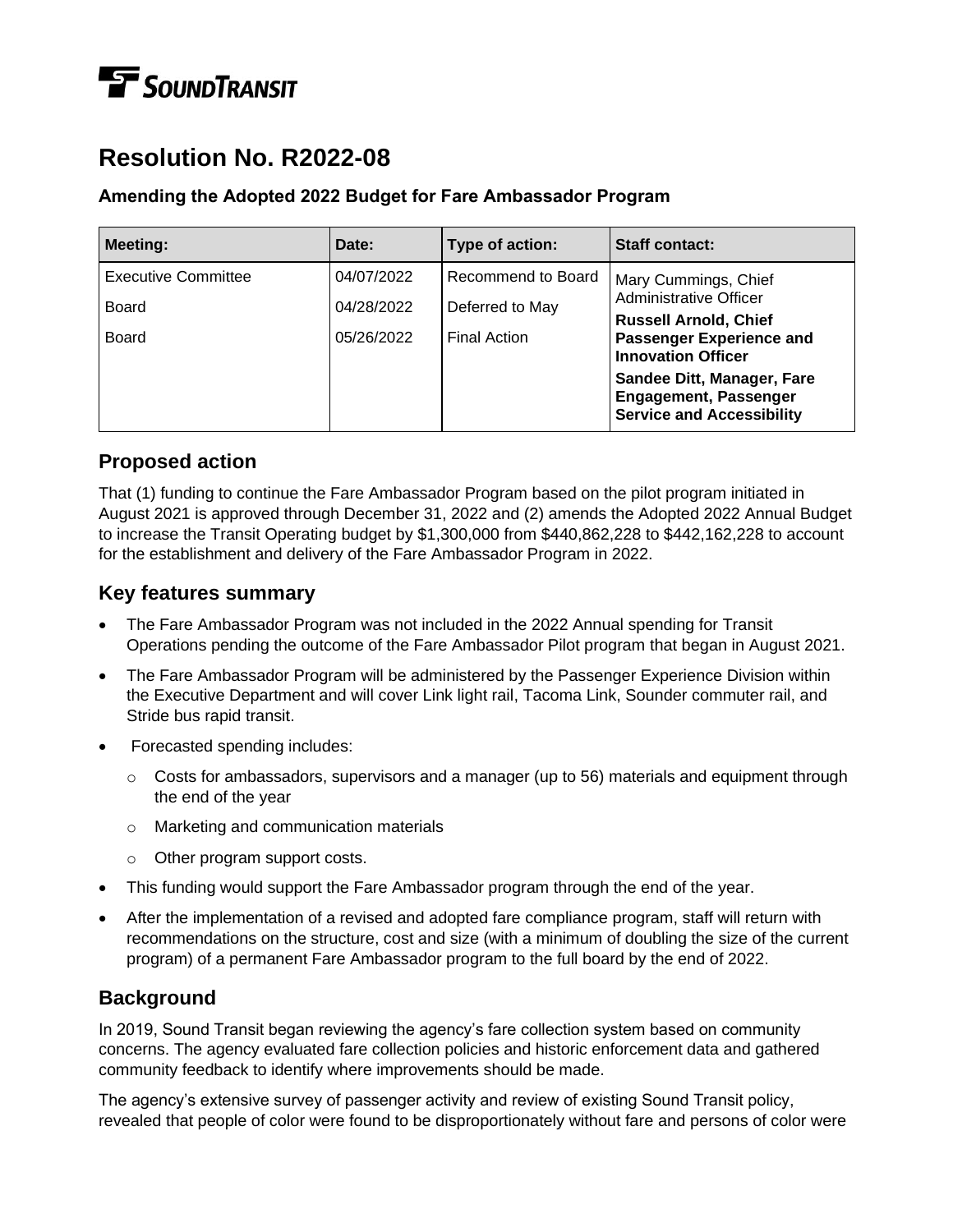disproportionately more likely to be fined or referred to the court system than white or Caucasian passengers. As a result, the staff has recommended a suite of policy changes, budget actions, and fare changes to address the inequitable results comprehensively.

Informed by this analysis and community input, the agency developed a new fare engagement pilot project with the goal of preventing the inequitable effects that often result from unpaid fines and contact with the court system.

The Board adopted Motion No. M2020-74 directing staff to seek diverse voices in communities most impacted by fare compliance policies and complete further analysis to recommend to the Board an updated policy on fare compliance to supersede Resolution No. R2009-02 on fare enforcement. The agency has moved away from using the term fare enforcement towards fare compliance to better reflect the pilot project and updated policy considerations.

The Fare Ambassador program and proposed Fare Compliance Policy respond to the community and Board concerns. This action would continue the Fare Ambassador program consistent with the agency's goals to provide high-quality public transportation that is accessible to all and create a welcoming, respectful, and compassionate customer service approach to fare compliance that prioritizes passenger education and improved access to public transit.

The Board will also consider a separate action, Resolution No. R2022-07 to adopt an updated Fare Compliance Policy. This policy designates fare compliance personnel to monitor fare pursuant to RCW 81.112.210(2)(a) and establishes requirements for alternative resolution options for passenger interactions without proof of payment. It also commits the agency to establishing an alternative fare enforcement system pursuant to RCW 81.112.210(1)(b), which was amended by the legislature.

The Fare Ambassador Program will provide the fare compliance personnel needed to monitor fares under the proposed policy and test its effectiveness in increasing overall fare compliance.

#### Program Implementation

If this action is approved, Sound Transit will hire a Fare Resolution Policy Manager that will report to the Deputy Director of Passenger Success and will be responsible for implementation of the in-house adjudication program for violations issued by Sound Transit Fare Ambassadors. This internal resolution program will then provide service to riders for resolution of warnings, fines and civil infractions issued for non-payment of fare on Sound Transit proof-of-payment modes. Sound Transit is instituting Boarddriven policy and process changes for fare compliance which includes the requirement that Sound Transit work directly with riders who have received penalties for non-payment of fare, ending the prior practice of referring non-compliant actions directly to the court system, which the Board has found to result in racially inequitable outcomes. This position will provide access to resources to support individuals to successfully resolve fare compliance infractions.

The Fare Engagement program will begin hiring and training fare ambassadors to issue fines and citations in order to assess the adopted fare compliance policy's effectiveness. Staff will also finalize and recommend that standard operating procedures and processes developed during the fare ambassador pilot program be adopted.

### **Fiscal information**

This action will amend the annual Transit Operating budget by \$1,300,000 from \$440,862,228 to \$442,162,228, which will, in turn, increase the 2022 annual budget for the Executive Department by \$1,300,000 to establish and deliver the Fare Ambassador Program in 2022. The program will be managed and administered by the Passenger Experience Office within the Executive Department.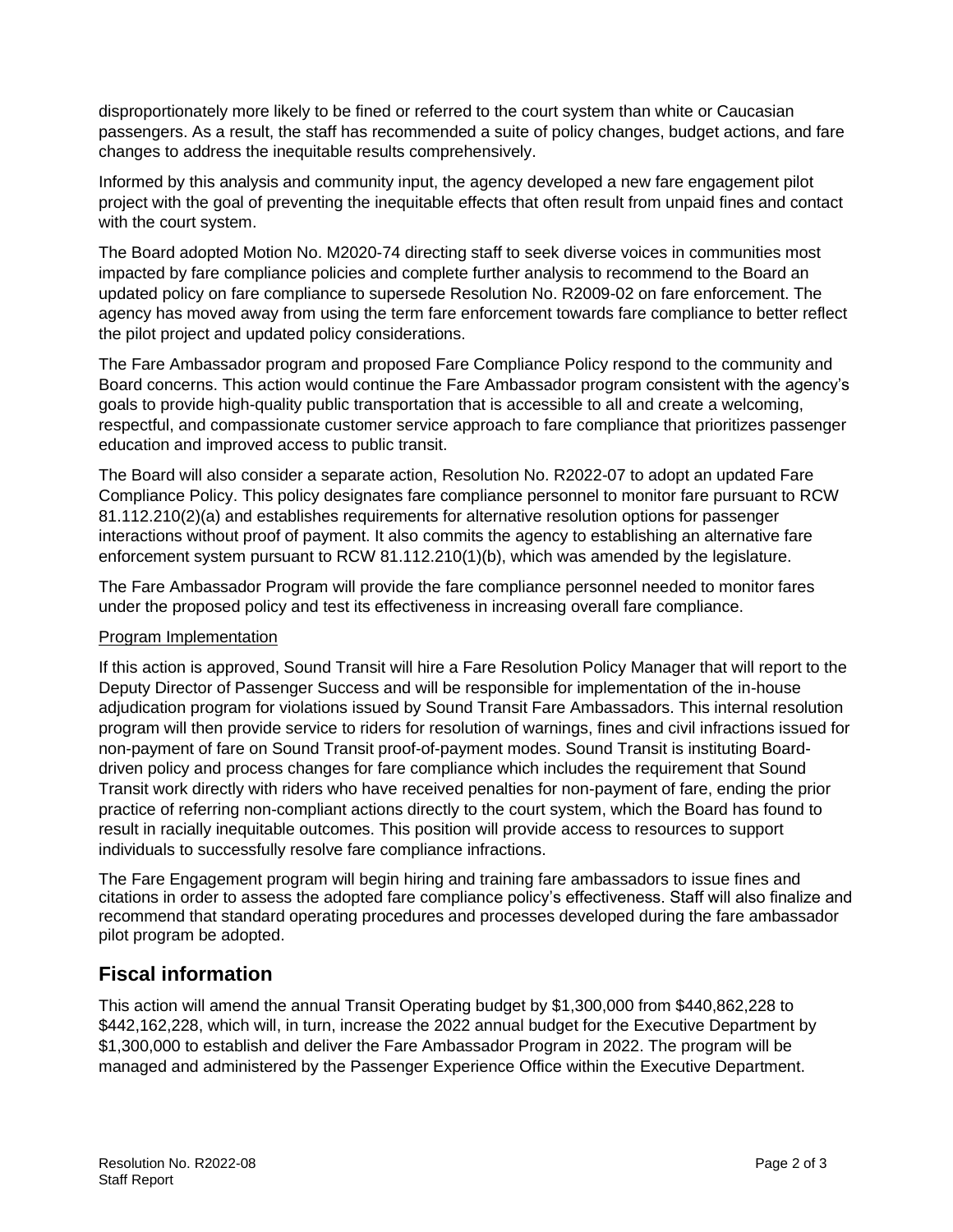This resolution is part of the implementation of the Fare Ambassador program. Additionally, a program manager and non-labor costs for an internal resolution program is needed to implement the proposed fare compliance policy with new internal resolution options for passengers during this period.

The requested budget amendment to the 2022 Budget for these programs is \$1.3 million or 0.3 percent. Assuming that this program continues into the future, the impact on the long-term financial plan is estimated as \$443 million. These actions are being taken to recover revenues lost through fare noncompliance and prevent growing levels of non-compliance.

### **Disadvantaged and small business participation**

Not applicable to this action.

#### **Public involvement**

Not applicable to this action.

#### **Time constraints**

A one-month delay would not significantly impact the timing of this project.

#### **Prior Board/Committee Actions**

Resolution No. R2021-21: Adopting the Proposed 2022 Budget and 2022 Transit Improvement Plan.

**Environmental review –** KH 3/31/22

**Legal review –** DB 4/5/22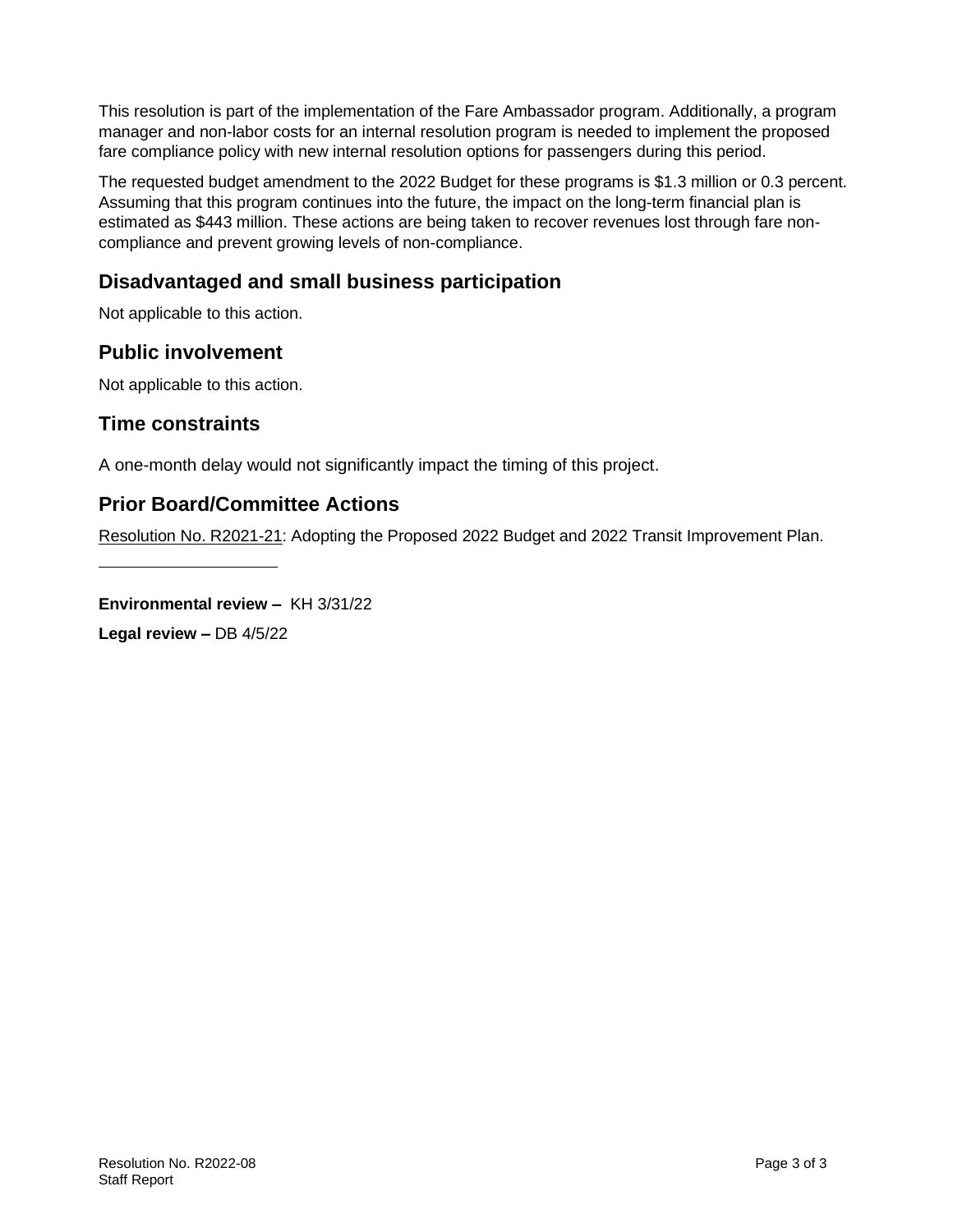# **TE** SOUNDTRANSIT

## **Resolution No. R2022-08**

A RESOLUTION of the Board of the Central Puget Sound Regional Transit Authority that (1) funding to continue the Fare Ambassador Program based on the pilot program initiated in August 2021 is approved through December 31, 2022 and (2) amending the Adopted 2022 Annual Budget to increase the Transit Operating budget by \$1,300,000 from \$440,862,228 to \$442,162,228 to account for the establishment and delivery of the Fare Ambassador Program in 2022.

WHEREAS, the Central Puget Sound Regional Transit Authority, commonly known as Sound Transit, was formed under chapters 81.104 and 81.112 of the Revised Code of Washington (RCW) for the Pierce, King, and Snohomish Counties region by action of their respective county councils pursuant to RCW 81.112.030; and

WHEREAS, Sound Transit is authorized to plan, construct, and permanently operate a highcapacity system of transportation infrastructure and services to meet regional public transportation needs in the Central Puget Sound region; and

WHEREAS, in general elections held within the Sound Transit district on November 5, 1996, November 4, 2008, and November 8, 2016, voters approved local funding to implement a regional high-capacity transportation system for the Central Puget Sound region; and

WHEREAS, in 2019, based on community concerns about fare collection, Sound Transit began a process to review the agency's fare collection system based on community concerns, evaluate fare collection policies and historic enforcement data and gather community feedback to identify where improvements should be made; and

WHEREAS, the review found that under existing Sound Transit policy, persons of color were disproportionately more likely to be fined or referred to the court system than white or Caucasian passengers; and

WHEREAS, informed by this analysis and community input, the agency developed a new fare engagement pilot project with the goal of preventing the inequitable effects that often result from unpaid fines and contact with the court system; and

WHEREAS, in 2020, the Board adopted Motion No. M2020-74 directing staff to seek diverse voices in communities most impacted by fare compliance policies and complete further analysis to recommend to the Board an updated policy on fare compliance to supersede Resolution No. R2009-02 on fare enforcement and develop recommendations for a new fare engagement program; and

WHEREAS, the Fare Ambassador program is consistent with the agency's goals to provide high-quality public transportation that is accessible to all and creates a welcoming, respectful, and compassionate customer service approach to fare compliance that prioritizes passenger education and improved access to public transit; and

WHEREAS, in December 2021, through Resolution No. R2021-21, the Board adopted the 2022 Budget and Transit Improvement Plan (TIP) authorizing annual spending for operating costs and project costs by category; and

WHEREAS, the Board established an annual budget of \$444,304,103 for Transit Operations activities that was revised to \$440,862,228 as a result of the rebalance process; and